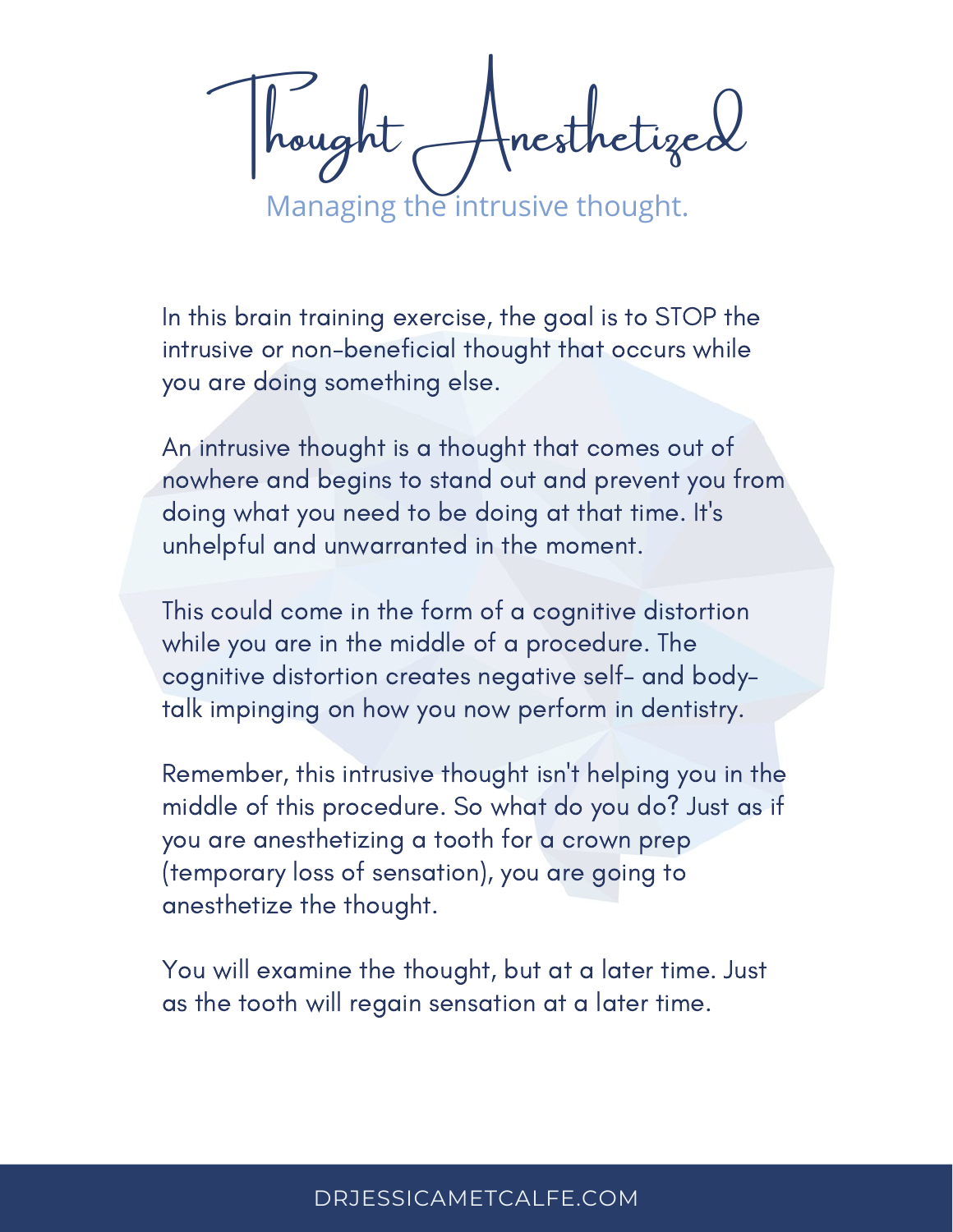Thought Anesthetized Managing the intrusive thought.

#### **STEP O N E - I N TERVE N TI O N AL**

**ST O P-T H O UG H T: WRITE D OWN T H E I N TRUSIVE T H O UG H T.**

Stop the thought in it's tracks. You will revisit it later, but tell it to STOP and refocus your thinking. What questions do you need to ask yourself to help in the procedure?

#### **STEP TWO - PREVE N TIVE**

**WO RRY TIME: REVISIT THE I N TRUSIVE T H O UG H T.**

Designate a specific amount of time to worry AFTER the procedure is completed. It could be: 5 mins, 10 mins, 30 mins. Set a timer. Allow your brain to RUN WILD and have all the thoughts it wants. Allow it to think the worst or to catastrophise. If that's where it wants to go, let it. Give your brain the permission to think, because it is doing exactly what it knows how to do...THINK!

#### **STEP T H REE - PREVE N TIVE**

**WH E N D O ES T H IS I N TRUSIVE T H O UG H T STA N D O UT T H E MO ST?**

Pay attention to how your brain thinks. Does this specific thought occur during specific procedures? With certain patients? While managing a unique challenge?

### [DRJESSICAMETCALFE.COM](https://drjessicametcalfe.com/)